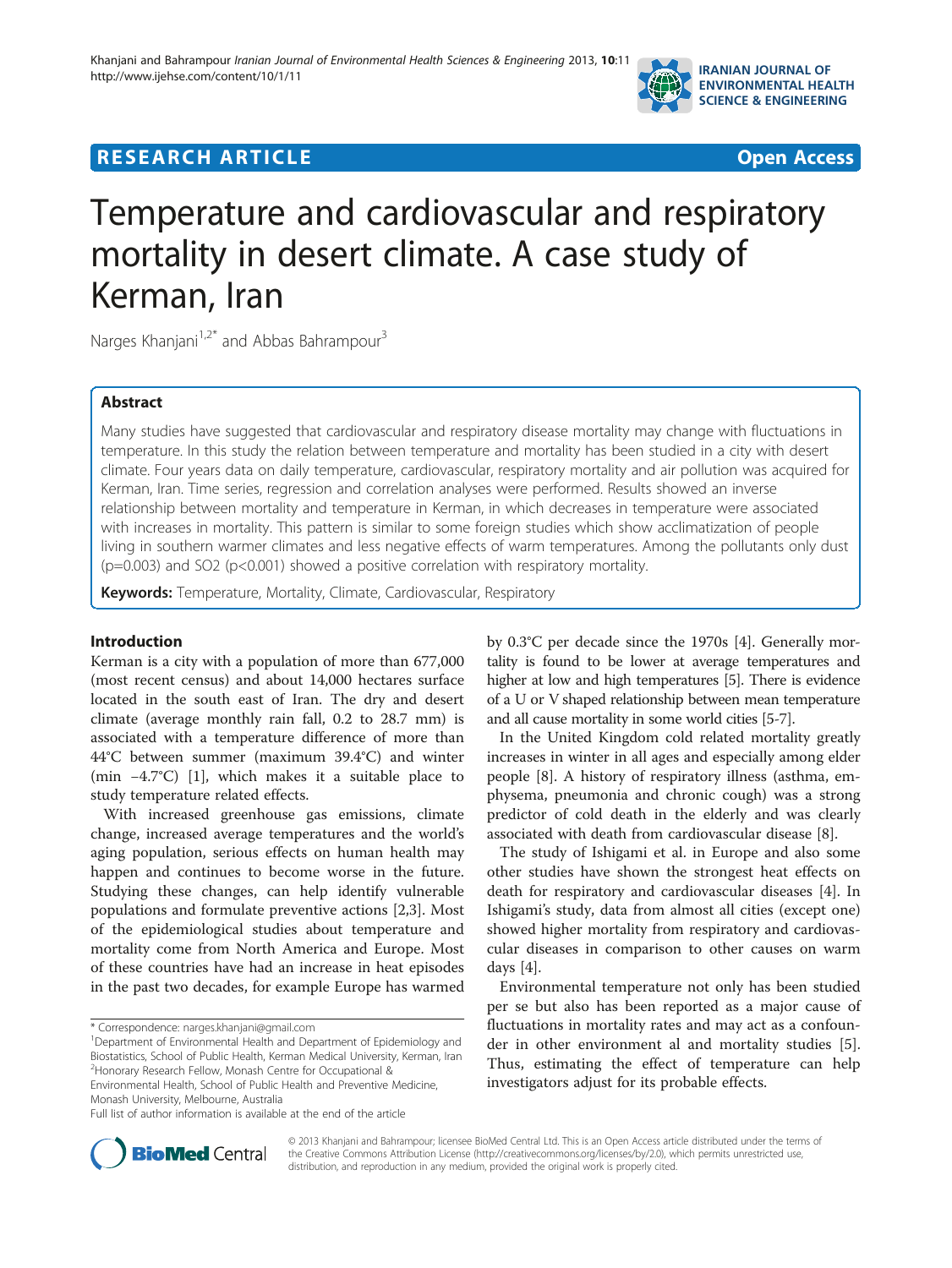Although the relationship between temperature and mortality has been examined in different cities around

the world [3], and many studies of temperature and health have shown associations between temperature and cardiovascular and/or respiratory disease deaths, but a few of them were from the middle east region [9], highlighting the fact that more investigation in this area with mainly harsh desert climate is needed. This study is by our knowledge the second to study temperature and mortality in a Middle Eastern city.

## Methods

The study included four years population mortality data. Daily mortality data from 20/3/2004 to 19/3/2008 for respiratory deaths and cardiovascular deaths separately were inquired from the Kerman Province Health Authority. Also, the Weather Bureau of Kerman provided maximum and minimum daily temperature for the mentioned time frame.

Some studies have reported confounding effects for particulate matter less than 10 μm (PM10) and ozone [3]. Due to the probable confounding effect that air pollution and suspended particles may have on high or low temperature and mortality, air pollution data was obtained from the Department of Environment (DOE) of Kerman Province. Kerman has a mainly desert climate with occasional sand storms in the spring. The province's DOE bureau routinely collects 24 hour, daily data on CO (ppm), dust ( $\mu$ g/m<sup>3</sup>), NO (ppm), NO<sub>2</sub> (ppm), NOx (ppm),  $O_3$  (ppm) and  $SO_2$  (ppm). The original data was collected per hour. The mean amount of pollutants were calculated and used as 24 hour averages in our study to be able to compare with the daily mortality data. Data on humidity or influenza mortality were not accessible.

Descriptive statistics, time series analysis, regression and correlations were performed separately for cardiovascular and respiratory deaths. Analysis was performed on daily data and aggregated monthly data. The data was analyzed using MiniTab 15 and EXCEL.

Initially Box-Cox transformation was done on the data for respiratory and cardiovascular deaths. Then ACF (auto-correlation function) and PACF (partial autocorrelation function) were calculated for the time series. The ACF yields information on the correlation coefficients between lagged-series values, whereas the PACF considers the lagged correlations for the same series, controlling for the effect of the other lags [10].

## Results

Between March 20, 2004 and March 19, 2008 a total of 6456 deaths, 1619 respiratory (929 male and 690 female) and 4838 cardiovascular (2734 male, 2103 female and 1 unknown) deaths were registered in the city of Kerman;

1494 in the first year, 1590 in the second year, 1773 in the third year and 1599 in the last year . The mean number of deaths per day was 4.1, 4.4, 4.9 and 4.4 respectively from the first to the last year.

The demographic description is available in Table 1. The minimum rate of mortality for both respiratory and cardiovascular deaths was during August and September, when the mean temperature were 25.1 and 21.1°C. (Figures 1, 2 and Table 1).

The trend of cardiovascular disease mortality is pursued in Figure 1 and the trend of respiratory disease mortality is shown in Figure 2. Different linear, quadratic and cubic models were examined for the data and eventually according to the  $R^2$  (crude and adjusted) second degree models were the best fit. As the graphs show crude respiratory mortality is increasing and crude cardiovascular mortality is slightly decreasing over time in Kerman.

Regression was performed for modeling mortality as a response variable to temperature, which showed slight increases in daily mortality from respiratory diseases and cardiovascular diseases as temperature decreased. Significant but weak negative correlations were observed between mortality and temperature as shown in Table 2.

Cross-correlations (up to 40 day lags) were performed between daily cardiovascular mortality and temperature, and the maximum correlations for cardiovascular deaths were on lag 0 to lag 3 and was equal to  $-$  0.10. The results for respiratory mortality and temperature started from  $-0.15$  on day 0 and reached a maximum of  $-0.20$ on day 26. However, the daily counts of respiratory disease in Kerman were low and on many days was zero which makes conclusions doubtful.

Correlations for 7 main pollutants (CO, dust, NO, NO2, NOx, SO2 and O3) and mortality were created. Respiratory disease mortality showed significant, but weak correlations with dust  $(r= 0.11, p=0.003)$ , SO2  $(r= 0.15,$  $p<0.001$ ) and O3 (r= - 0.13,  $p<0.001$ ), but not for the other pollutants. No significant correlation was found between cardiovascular disease and the air pollutants.

Eventually based on the temperature coefficient change, the relation between respiratory mortality and temperature was adjusted for dust and SO2 as the main confounders. The temperature coefficient rose to −0.28 and was still significant (p<0.001).

Mortality data was aggregated for each month to avoid time points with zero mortality in daily data and scatterplots with fitted lines were created for respiratory (Figure 3-a), cardiovascular disease mortality (Figure 3-b) and mean daily temperature for the same month. The scatterplots showed an increase in mortality as temperature decreased. For each 1°C decrease in temperature, respiratory deaths showed an average of 2.5% increase in a quadratic model and cardiovascular deaths showed a 0.6%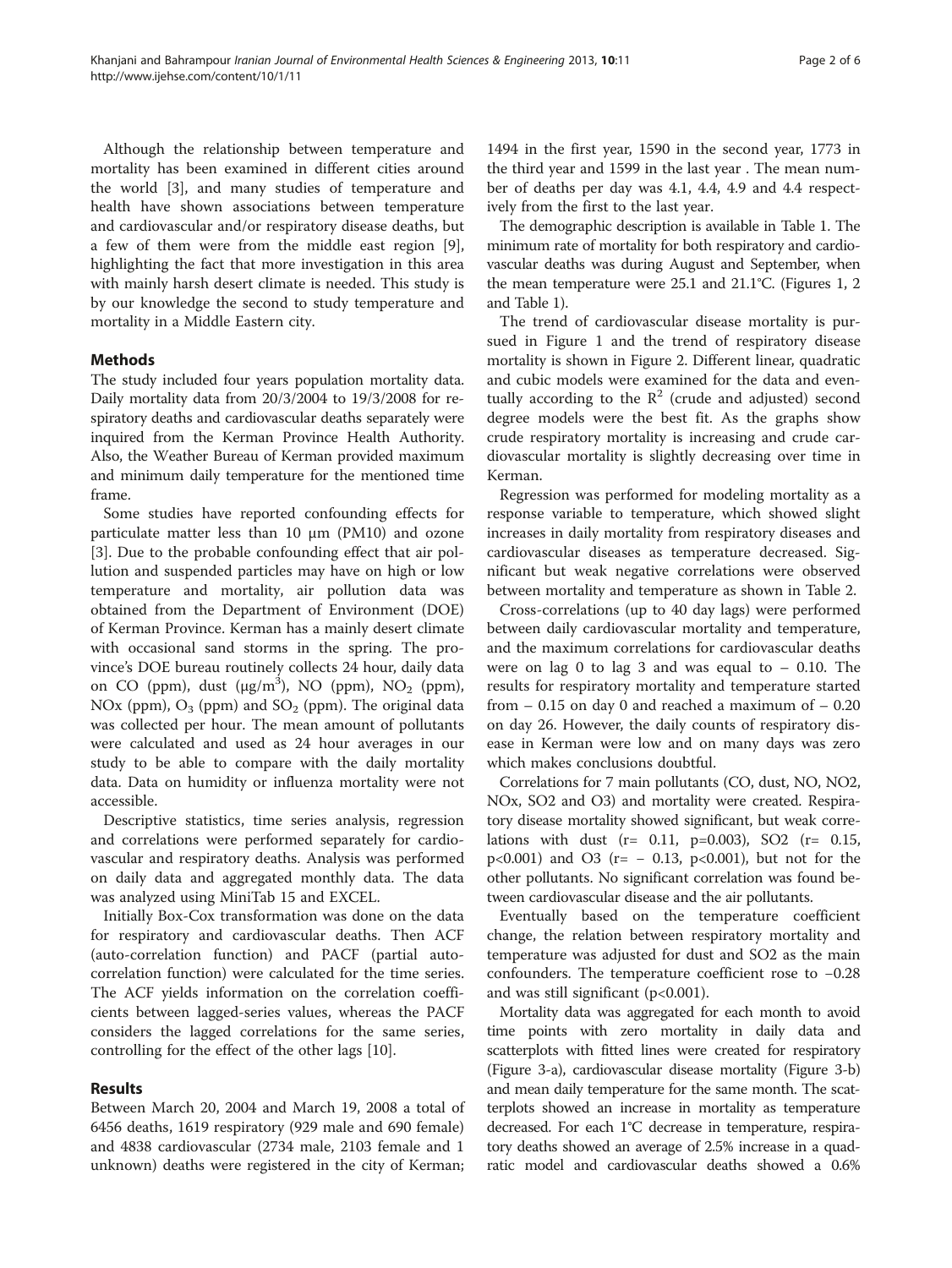| <b>Months</b> | Mean temperature<br>(C) | Minimum temperature<br>(C) | Maximum temperature<br>(C) | Heart disease related<br>deaths | Respiratory related<br>deaths |
|---------------|-------------------------|----------------------------|----------------------------|---------------------------------|-------------------------------|
| January       | 3.8                     | 1.9                        | 4.9                        | 457                             | 186                           |
| February      | 7.8                     | 6.6                        | 10.2                       | 412                             | 174                           |
| March         | 11.2                    | 7.0                        | 13.4                       | 458                             | 150                           |
| April         | 17.4                    | 17.2                       | 17.8                       | 425                             | 123                           |
| May           | 22.0                    | 20.2                       | 23.7                       | 454                             | 132                           |
| June          | 26.2                    | 24.2                       | 27.8                       | 406                             | 119                           |
| July          | 27.6                    | 26.6                       | 28.0                       | 358                             | 127                           |
| August        | 25.1                    | 24.1                       | 26.1                       | * 356                           | $*91$                         |
| September     | 21.1                    | 19.5                       | 23.1                       | * 324                           | * 99                          |
| October       | 16.6                    | 14.9                       | 18.6                       | 363                             | 128                           |
| November      | 11.2                    | 10.1                       | 12.0                       | 366                             | 125                           |
| December      | 5.8                     | 3.8                        | 7.2                        | 459                             | 165                           |

Table 1 The mean temperature, cardiovascular and respiratory deaths in Kerman over four years

\* The minimum deaths in the years.

increase in a linear model. The scatterplots and fitted lines were repeated for minimum and maximum monthly temperatures, but little change was observed. Interestingly the increase in mortality associated with high and low temperatures which produced a V, U or J shaped fitted line in some cities, was not seen in Kerman which showed a more close to linear relation between mortality and temperature.

Autocorrelations in respiratory deaths were significantly correlated with lag 1, 2 and 3 and in cardiovascular deaths were correlated with lag 1 and 2 but then faded away. Partial autocorrelations were only significant for both deaths on lag 1. A 12 month cyclic pattern was the best fit for both respiratory and cardiovascular deaths.

## **Discussion**

Studies indicate temperature related deaths are higher for cardiovascular and respiratory deaths [11]. Our study showed an increase in cardiovascular (0.6% per°C) and respiratory (average of 2.5% per°C) mortality in Kerman with decreasing temperatures.

in mortality after temperature drops (cold days), lagging for a week or even more. Data from cardiovascular disease deaths from London has shown that the maximum relative risk increase of deaths for each degree C below the threshold (22.3°C) was 0.9 (95% CI 0.7 to 1.2) and occurred with a 2 to 6 day lags [5]. In Anderson et al's study in the US heat related mortality was associated with shorter lags (same day and previous day), whereas cold related mortality was most associated with a longer lag (current and up to 25 days previous). The reason might be the fact that cold temperatures affect mortality more indirectly than heat, such as by causing infectious disease outbreaks [11]. However, Zanobetti et al. reported that lag 0 apparent temperature had the best model fit compared with the moving averages of multiple days [2].

Many other studies have reported a delayed increase

In our study the minimum rate of mortality for both respiratory and cardiovascular deaths was during August and September. Similarly in Farajzadeh et al's study in



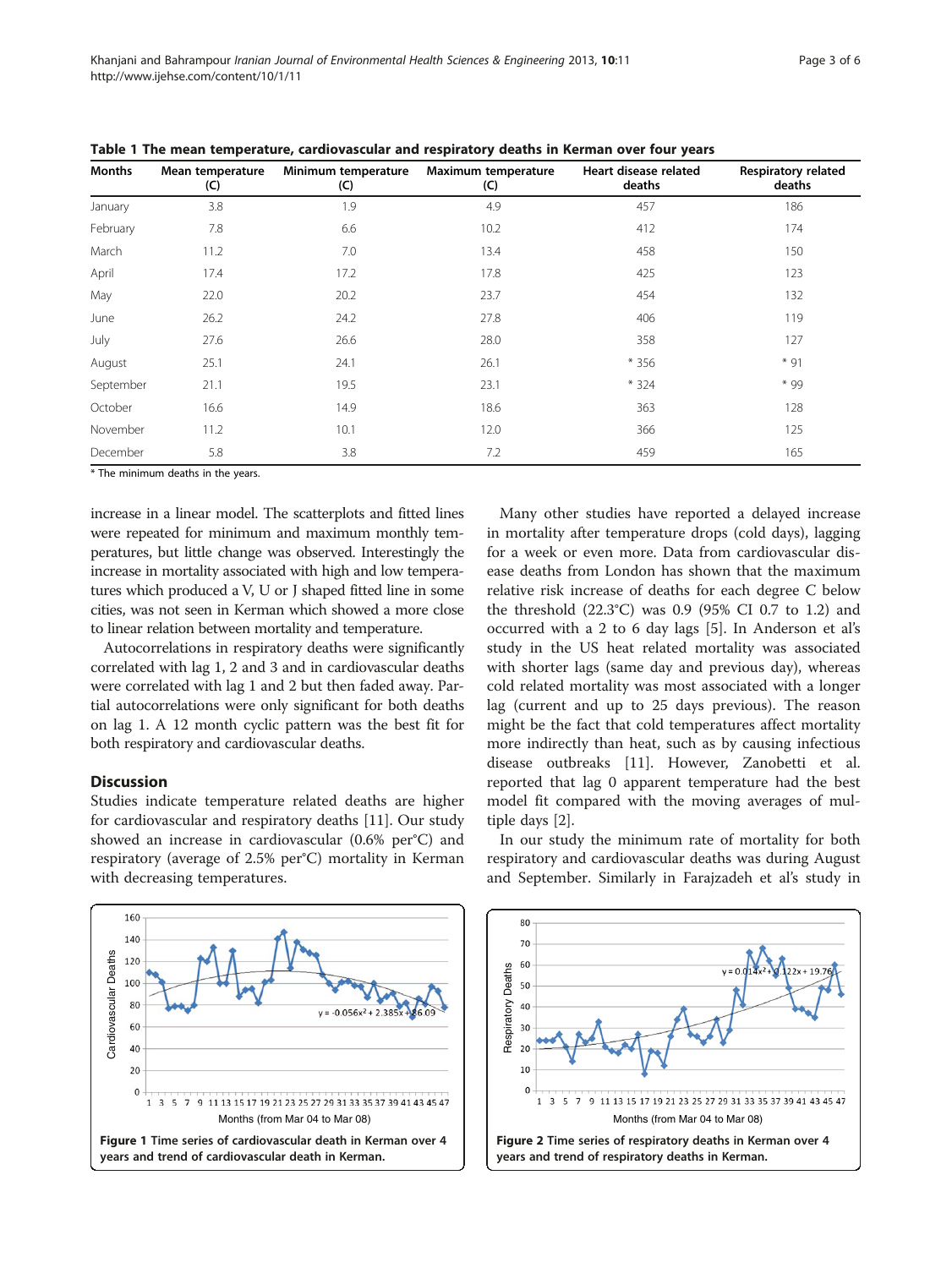| Cause of mortality      | Variable          | <b>Correlation coefficient</b> | p-value     |
|-------------------------|-------------------|--------------------------------|-------------|
| Respiratory disease     | Daily temperature | $-0.157$                       | P < 0.001   |
|                         | Max temperature   | $-0.157$                       | P < 0.001   |
|                         | Min temperature   | $-0.146$                       | P < 0.001   |
| Cardiovascular diseases | Daily temperature | $-0.101$                       | P < 0.001   |
|                         | Max temperature   | $-0.107$                       | P < 0.001   |
|                         | Min temperature   | $-0.086$                       | $P = 0.001$ |

Table 2 Correlations between mortality and temperature in Kerman

Tehran, the lowest number of deaths occurred in August and September. In the Tehran study the highest number of deaths had occurred in the cold months of the year (December, January, and February). Increase in cardiovascular diseases, cerebrovascular accidents, and respiratory diseases mortality all occurred during the cold months [7]. Similar to the Tehran study, in Kerman the maximum number of respiratory deaths occurred in December, January and February; for cardiovascular diseases the maximum mortality occurred during December, January and March (Table 1).

In many studies threshold effects for temperature and mortality were seen and the relation between temperature and mortality has been reported as a J or U shape graph [7,12]. The minimum mortality was observed at 16°C in



the Netherlands, 27.5°C in Miami and 29°C in Taiwan. In another Iranian city, the capital Tehran with a more moderate climate, also a V-shape relationship was found between daily death numbers and daily temperature. The threshold for minimal mortality in Tehran was calculated as 28.5°C [9].

In a study in London the threshold (minimum) of total mortality and temperature was estimated to occur at about 19°C [13]. Other studies found 20°C in New Delhi, Sao Paolo, and London and 20.5°C in Christchurch [3].

Temperature threshold estimates that cold-related mortality start to increase in the range from 15.8°C to 29.8°C in different studies; and for heat-related deaths have ranged from 16.8°C to 31.8°C. Interestingly, heat thresholds were generally higher in cities with warmer climates, but cold thresholds were unrelated to climate [14].

According to the scatterplots and fitted lines in Figure 3, increase in mortality due to high temperatures was not observed in Kerman. In our study in Kerman we observed a more close to linear relationship without a threshold. Daily mortality decreased with increases in temperature and our fitted line did not have an ascending tail in warmer temperatures. The best explanation can be acclimatization of this population over the years of living in desert climate. Acclimatization can occur through physical adaptation, special housing characteristics (materials and architecture) or behavioral patterns such as staying indoors, using appropriate clothing [11] and avoiding working during the hot hours. Clothing is different from the western countries in Iran. Women wear long pants and long sleeves and cover most of their skin in public. Even for adult men short pants and sleeveless clothing is rarely used in public. Traditionally, there are still old houses made of mud and straw and wind towers in Kerman which cool the house interior.

In Anderson's study in the United States, cold effects appeared to be larger in the south (warmer climate) than in the north (colder climate). In other words, heat effects were higher in colder communities and cold effects higher in warmer communities [11].

Similar to our results, in Anderson's study, heat effects were generally lower in communities with higher long term temperatures. This supports the hypothesis that communities and individuals adapt to weather even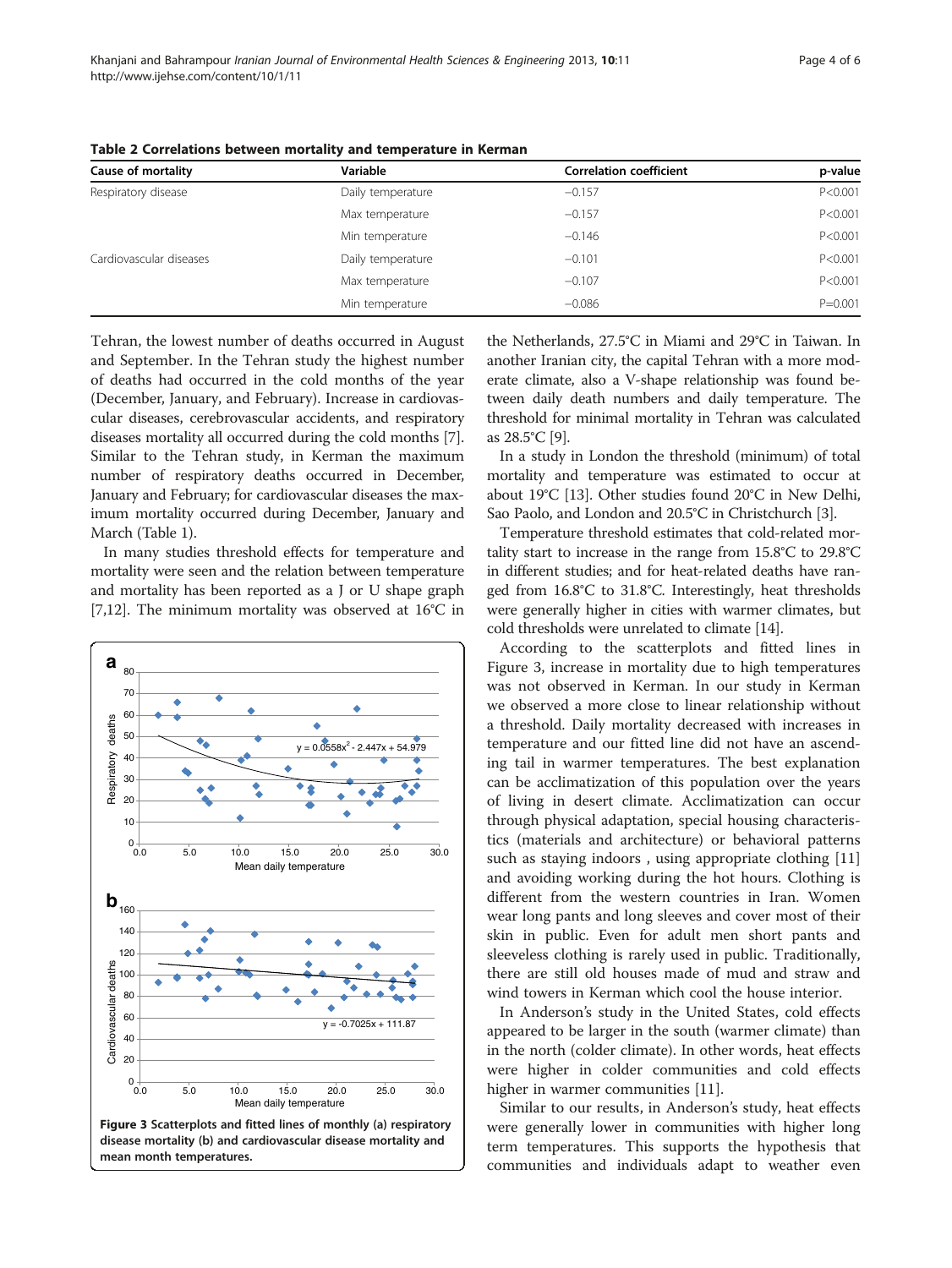during temperatures that are warm for that area. Absolute cold effects were higher in communities with higher temperature which has been also seen in previous studies [11] and our study. Anderson et al. found negligible or no effect for heat in many southern US communities [11] and similar to Kerman, some communities did not have a minimum mortality temperature [11]. Interestingly populations will undergo more adaptation to increasing temperatures, and less to decreasing temperatures [14].

Also Zanobetti et al. found a smaller risk of mortality due to high temperature in the warmer southern cities (excluding one) compared with the colder cities. Again the results were explained by the fact that persons in warmer climates tend to be more adopted to high temperature and more vulnerable to cold weather [2].

In our study, the pollutants such as dust and SO2 showed significant but weak correlations with only respiratory mortality. In Zanobetti et al' study air pollution had no confounding effect on mortality [2]. But, in another study the authors found much higher PM10 effects on mortality during warmer days [15]. Ren et al. examined the effect of PM10 in Brisbane, Australia, and found that PM10 significantly modified the effects of temperature on respiratory and cardiovascular hospital admissions, and cardiovascular mortality at different lags [2]. Ren et al. in another study found that ozone positively modified the association between temperature and cardiovascular mortality, with stronger temperature- cardiovascular mortality associations when the ozone concentrations where higher [2].

Our study was a population based study. One limitation of our study was that we were not able to examine socioeconomic and related variables such as housing conditions and availability of air conditioning which might modify the association. Also we focused on cardiovascular and respiratory disease mortality that were the most related according to some previous literature and did not examine other specific causes of mortality that may also be related [2]. Also the effects of heat and cold on mortality may vary depending on climate factors and nonclimate factors such as diseases, sex and age [14].

Another limitation of this study is that we did not include humidity or influenza outbreaks. Although humidity and influenza have been accounted for as confounders in some studies [5], but many others have not included these variables [4,6,9].

Meanwhile, although some studies did adjust for humidity, they did not find a significant effect of humidity on mortality [3,11,12,16,17]. For example, Shumway et al. [18] showed that temperature, but not relative humidity, contributed significantly to mortality [9].

Also confounding by influenza epidemics, which generally occurs in the cold weather was not addressed in this study and other studies due to lack of reliable data [12,19].

Meanwhile, it has been suggested that mortality in frailer subjects is partially because of the harvesting (or mortality displacement) mechanism, in which subjects who are likely to die soon anyway, their death proceeds by only a few days or weeks by seasonal factors such as extreme winter temperatures. However few studies have addressed this issue in their analysis [20]. In this study due to the low daily mortality rate per day we aggregated mortality data to deaths per month, and were therefore not able to detect harvesting which needs a smaller time frame.

### Conclusion

The data from Kerman with a mainly desert climate showed that temperature drops in this city and possibly other cities with a similar climate are associated with an increase in respiratory and cardiovascular mortality and preventive actions should take place in cold weather. Also increases in air pollution with dust and SO2 can increase respiratory deaths and caution on polluted days is necessary.

#### Competing interest

The authors declare that they have no competing interests.

#### Authors' contribution

NK: Suggested the topic, wrote the proposal, inquired the data from the holding organizations, checked the entered data, analyzed the data, and wrote the initial draft. AB: Corrected and commented on the proposal, cooperated in data entry and data analysis, corrected and commented on the final draft. All authors read and approved the final manuscript.

#### Acknowledgments

This study was supported by Kerman University of Medical Sciences by grant number 92/87. The authors wish to thank The Kerman Province Health Authority (Ms Amirzadeh), the Weather Bureau of Kerman (Mr Araghinejad and Ms Habibi) and the Kerman Province Dept of Environment (Mr Damangir and Ms Babaki) for providing the data.

#### Author details

<sup>1</sup>Department of Environmental Health and Department of Epidemiology and Biostatistics, School of Public Health, Kerman Medical University, Kerman, Iran. 2 Honorary Research Fellow, Monash Centre for Occupational & Environmental Health, School of Public Health and Preventive Medicine, Monash University, Melbourne, Australia. <sup>3</sup>Unit of Epidemiology and Biostatistics, School of Public Health, Kerman Medical University, Kerman, Iran.

#### Received: 13 December 2012 Accepted: 13 December 2012 Published: 19 January 2013

#### References

- 1. Rahbar Dehghan A: The Statistical Year Book of Kerman Province, 2007 solar hejri year. Kerman: State Governer Office; 2007.
- 2. Zanobetti A, Schwartz J: Temperature and Mortality in Nine US Cities. Epidemiology 2008, 19:563–570.
- 3. Basu R, Feng W, Ostro BD: Characterizing Temperature and Mortality in Nine California Counties. Epidemiology 2008, 19:138–145.
- 4. Ishigami A, Hajat S, Kovats RS, Bisanti L, Rognoni M, Russo A, Paldy A: An ecological time-series study of heat related mortality in three European cities. Environ Heal 2008, 7:5.
- 5. Armstrong B: Models for the relationship between ambient temperature and daily mortality. Epidemiology 2006, 17:624–631.
- 6. Curriero FC, Heiner KS, Samet JM, Zeger SL, Strug L, Patz JA: Temperature and mortality in 11 cities of the eastern United States. Am J Epidemiol 2002, 155:80–87.